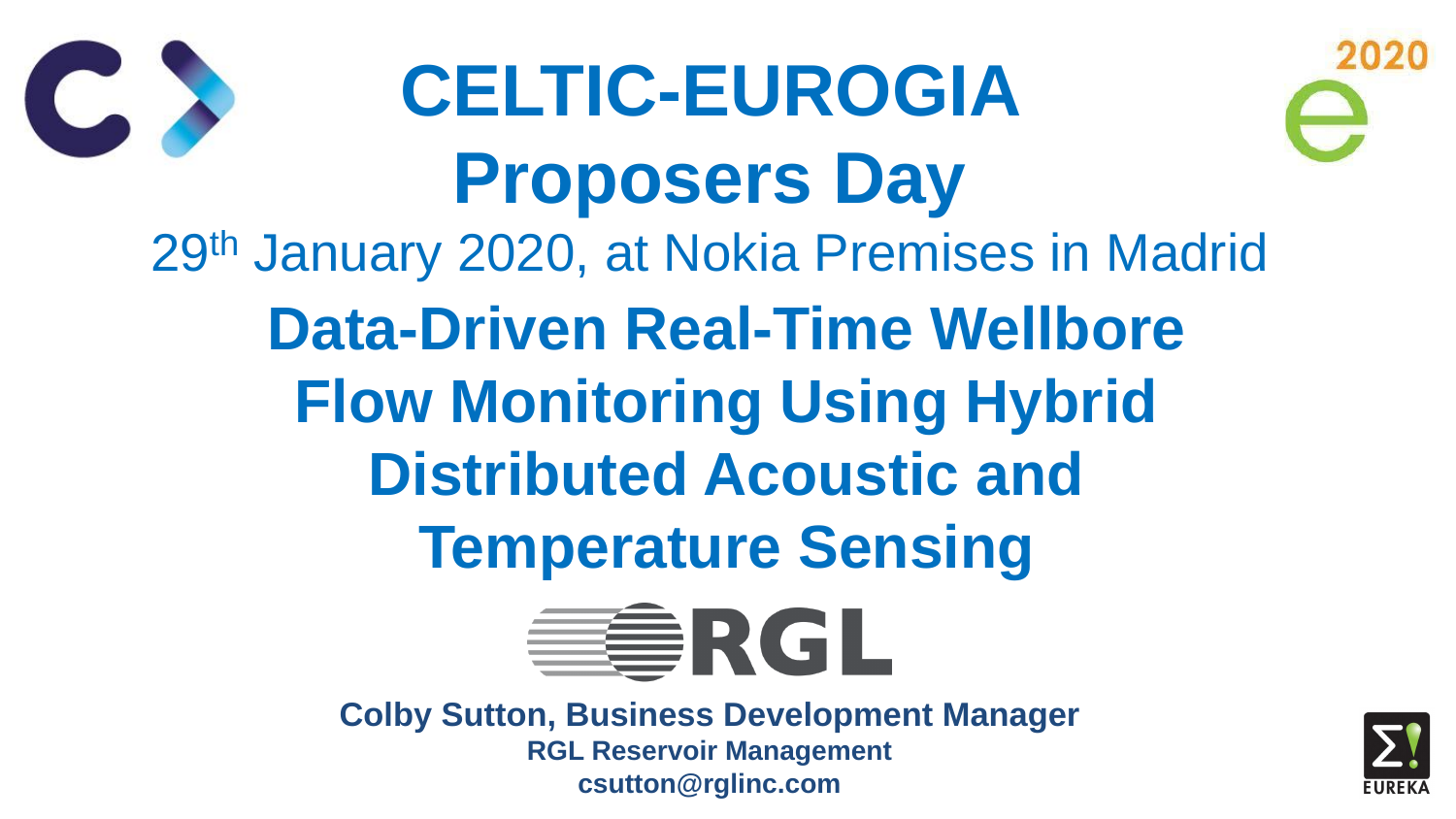# Teaser



- *Develop a platform for prognostic prediction of flow regime/profile in the wellbore from the subsurface data measurement including fiber optic sensors, and pressure/temperature measurements.*
- *Partner companies could test sensors and optical equipment using the developed highly equipped flow loops, under the production conditions assigned by major operators.*
- *characteristics.*

• *Integrated completion/DHM program seeks to develop state of the art AI/ML technologies to reduce environmental footprint of thermal wells taking into account of downhole information, intergranular mechanics, erosion/scaling characteristics, well completion/production strategy, and reservoir*







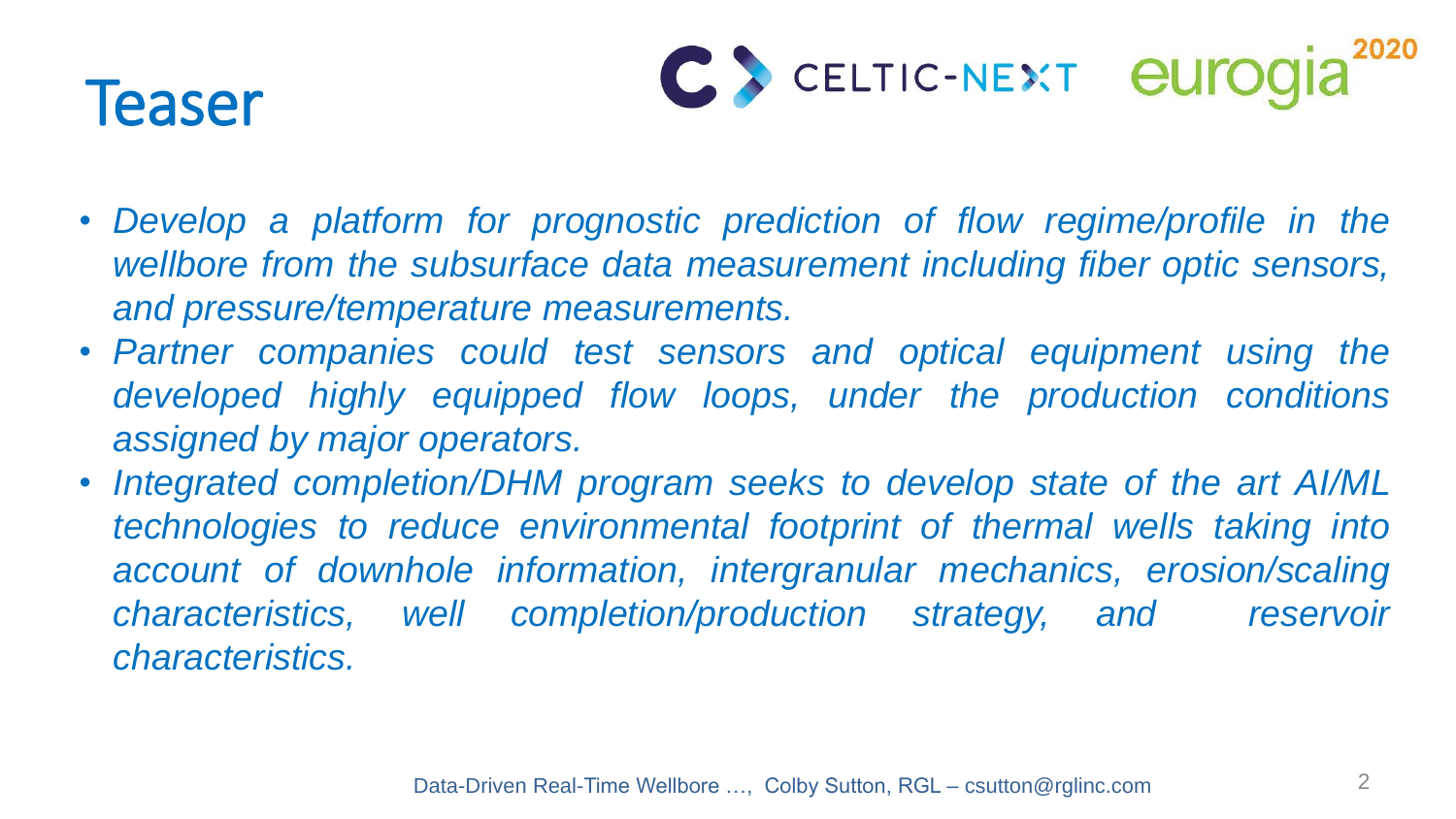# Organization Profile

- *RGL is a privately-owned international oil and gas engineering, manufacturing, and service company specializing in sand control and flow control technologies and solutions.*
- *The company has a worldwide footprint, with manufacturing locations in Canada, the United States, Colombia, and Oman, as well as licensed partners in Scotland and Dubai.*
- *RGL has invested significantly in R&D projects internally and via joint projects with 14 professors worldwide.*
- *+30 patents and +150 highly prestigious research papers published.*











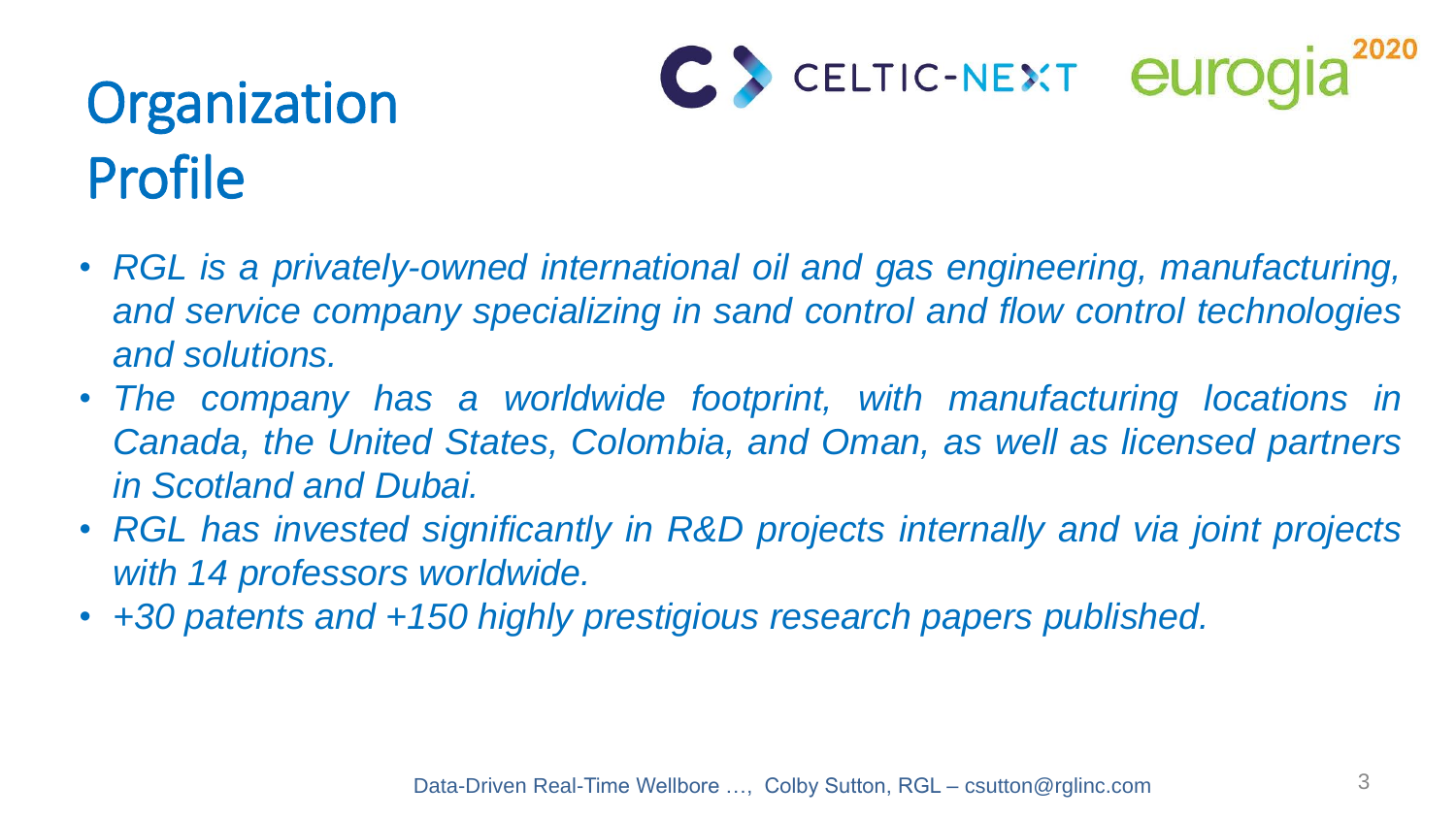# Proposal: Objective & Deliverables

• *Develop a wellbore hydraulic monitoring system to better understand the complex flow dynamics in a wellbore and use real-time monitoring for decision making to minimize energy consumption, reduce GHG emissions, maintain well integrity, optimize completion designs, and simplify production operations.* • *Data-driven DAS and DTS software combined with reservoir simulator and*

• *Flow regime, flow velocity, and sand ingress along the horizontal and vertical*

- 
- *wellbore hydraulic simulator is the main deliverable.*
- *wells is predicted using the developed software/database.*









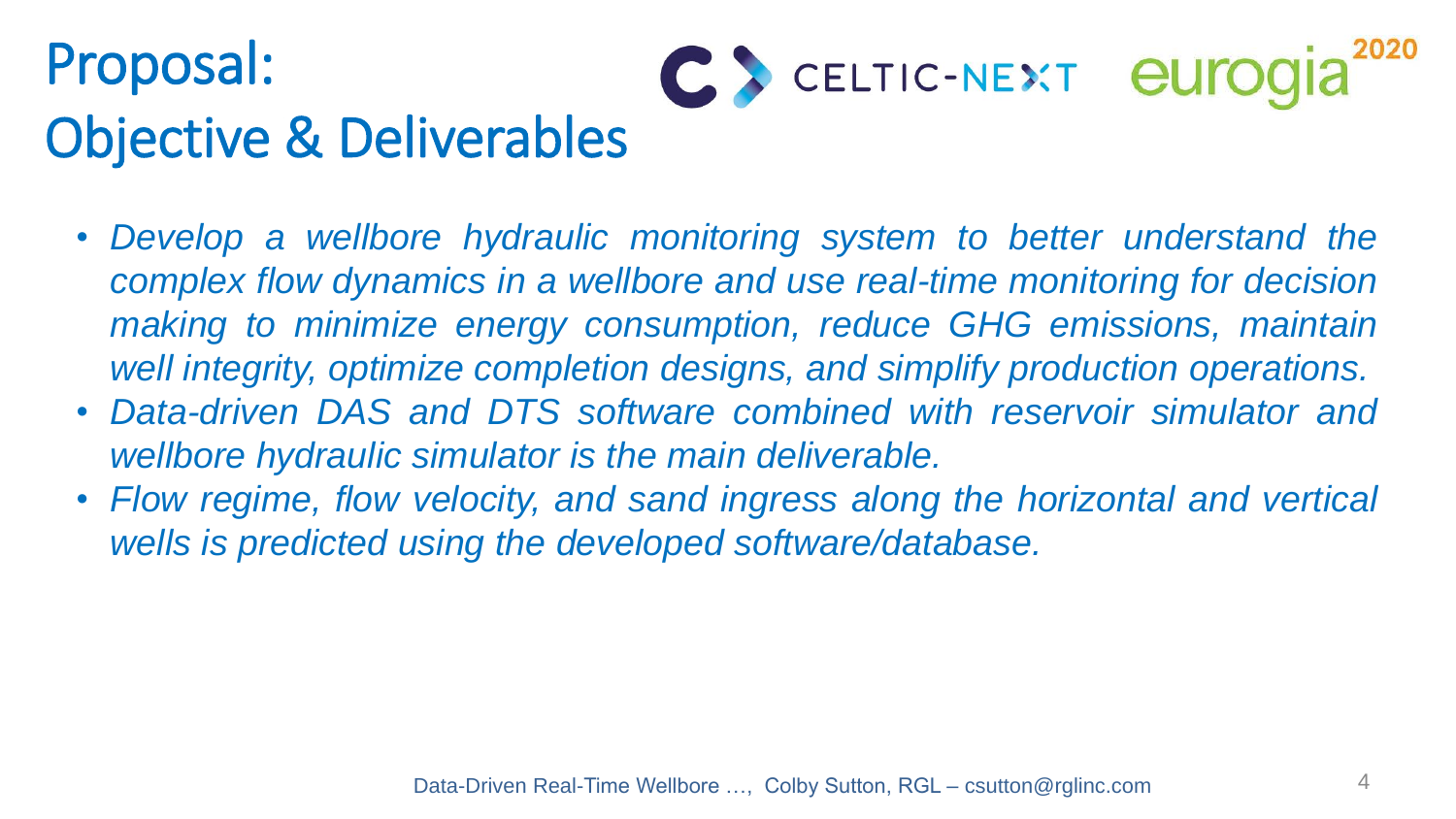# Proposal: Introduction



### • *RGL's DHM project uses a wellbore simulator flow loop equipped with optical sensors and transducers.*





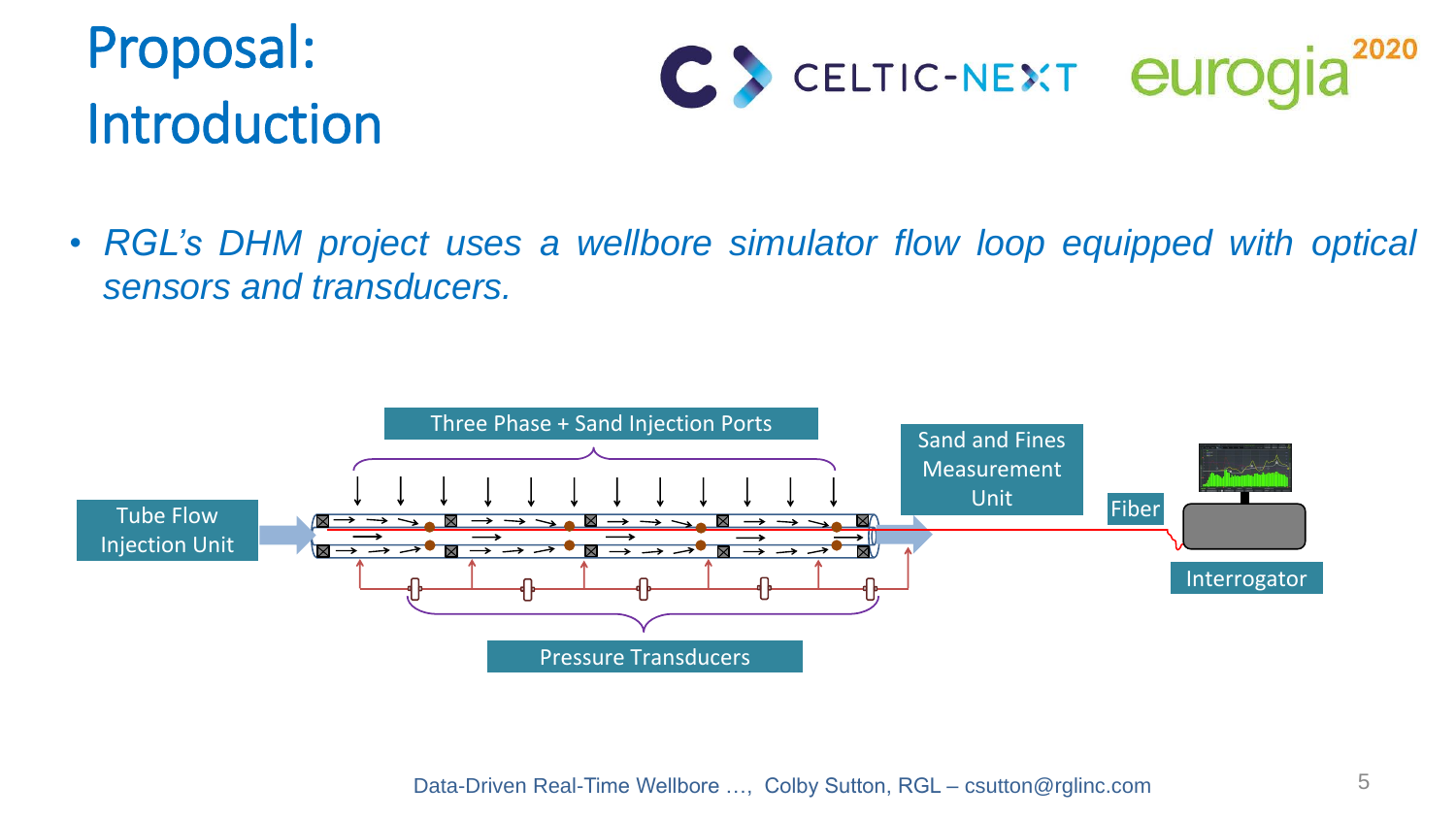



### **Flow Regime, Velocity, Pressure Temperature along the Well**





**Downhole/Lab DAS/DTS System**

Continuous implementation of the DHM system and wellbore management will result in reservoir conformance and improved productivity with less GHG emission and energy/water consumption.

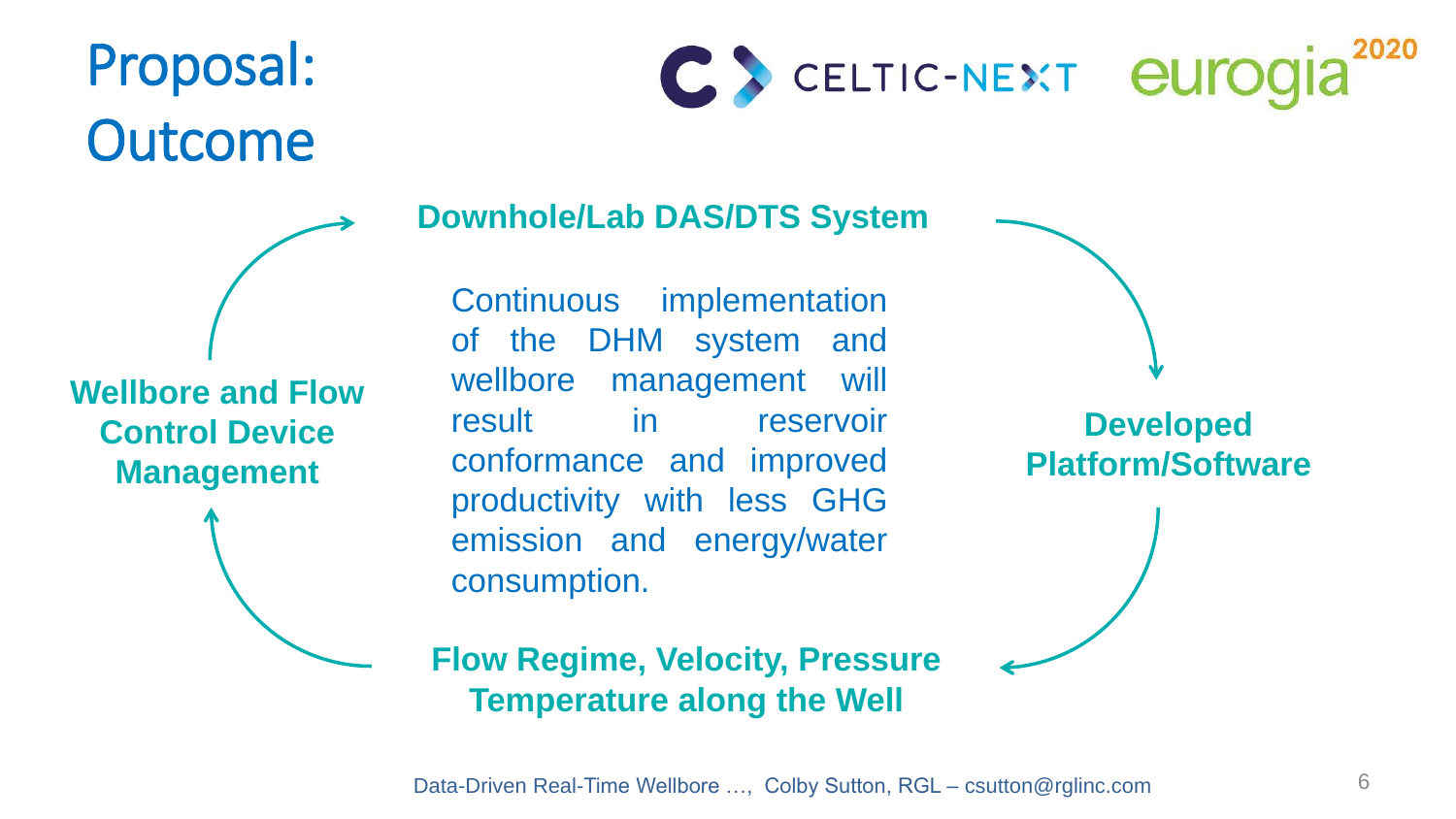# Partners















**PIECISE** 





**Michael Melnychuk Daniel Keough Nathan Frederick**





**Brent Fermaniuk Vahid Fattahpour, PhD Colby Sutton**



- **JIP of Major Canadian Operators**
- **Operators in North America and the Middle East**

Data-Driven Real-Time Wellbore ..., Colby Sutton, RGL – csutton@rglinc.com